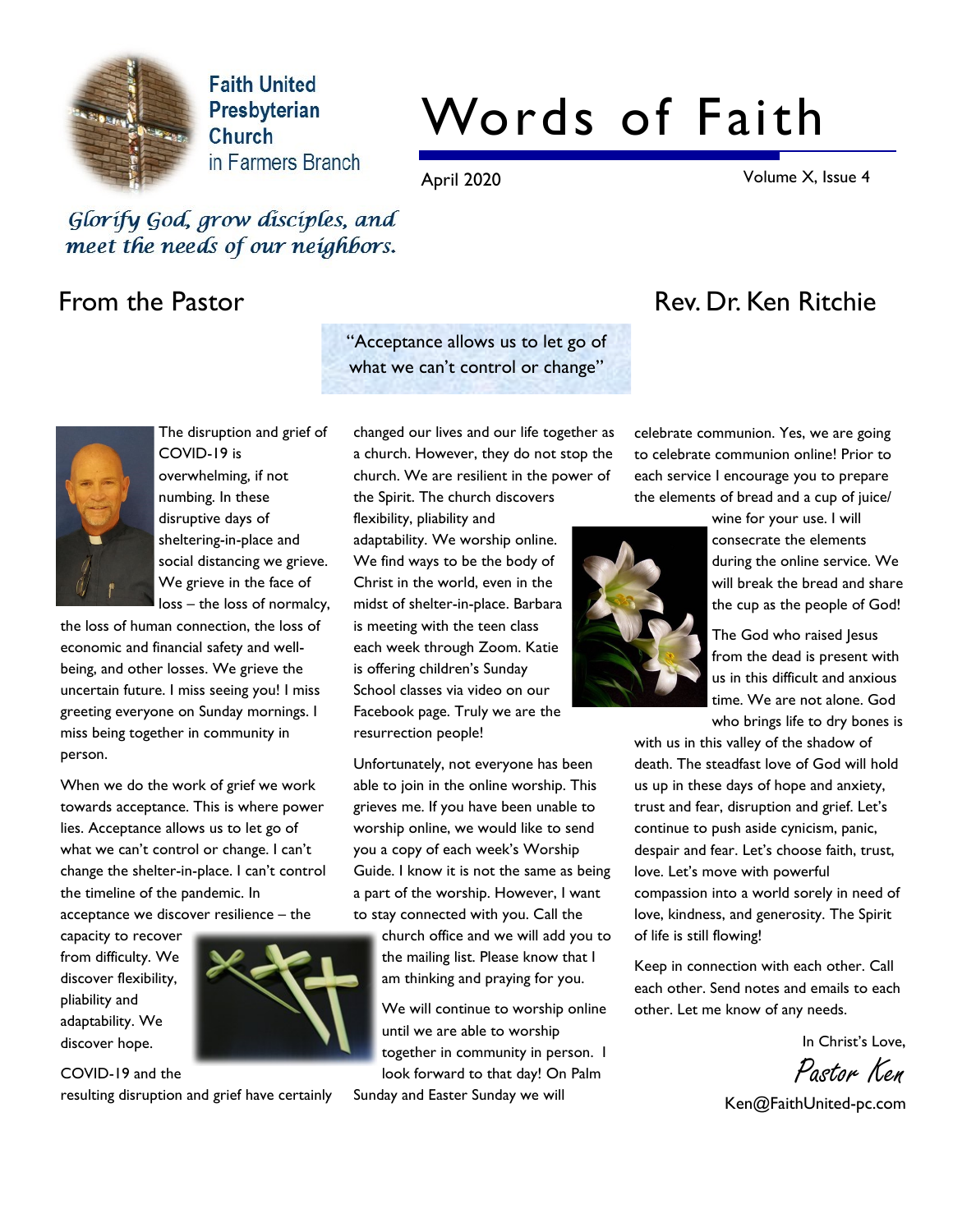# Presbyterian Women Mary Marxer

The Presbyterian Women Circles are well into their new Bible study, Horizons "Love Carved In Stone: A Fresh Look at the Ten Commandments."



Amidst the COVID-19 crisis, we have been called to be flexible and patient as we plan new ways to have worship, Sunday school classes, and our PW Bible study.

We are grateful to Jennifer Tiemann as she has graciously agreed to teach a Joint PW Circle on Tuesday, April 14 at 1 p.m. She will lead the study via Facebook Live, lesson #8. The

Faith United Facebook page is the same way that Pastor Ken has led us in worship during March. We hope you can join us online as we join together for lesson #8.



The lesson will be available after April 14 if you are not able to view it at 1 p.m.

**WORSHIP** 

**Facebook** 

**N**YouTube

**Find us on** 

www.facebook.com/FaithUnitedFarmersBranch

# Online Worship Continues

We continue to worship online and the Journey to Easter Sunday continues.

You will find Worship Guides and resources on our website: www.FaithUnited-pc.com

You will see the logos (right) on the website and can choose which method you would like to worship with. The Faith United Facebook page is the only "Live" option. The YouTube channel will be updated as soon as possible after the worship or class event.

## Teen Class Continues

The Teen Sunday school Class, a joint ministry between Iglesia Emmanuel and Faith United, each week on Zoom! Zoom is an online meeting site. Barbara will be leading the class. Teens should send Barbara their email address and she will send a link for them to join the class on Sunday morning! Barbara's email is toohappy50@yahoo.com

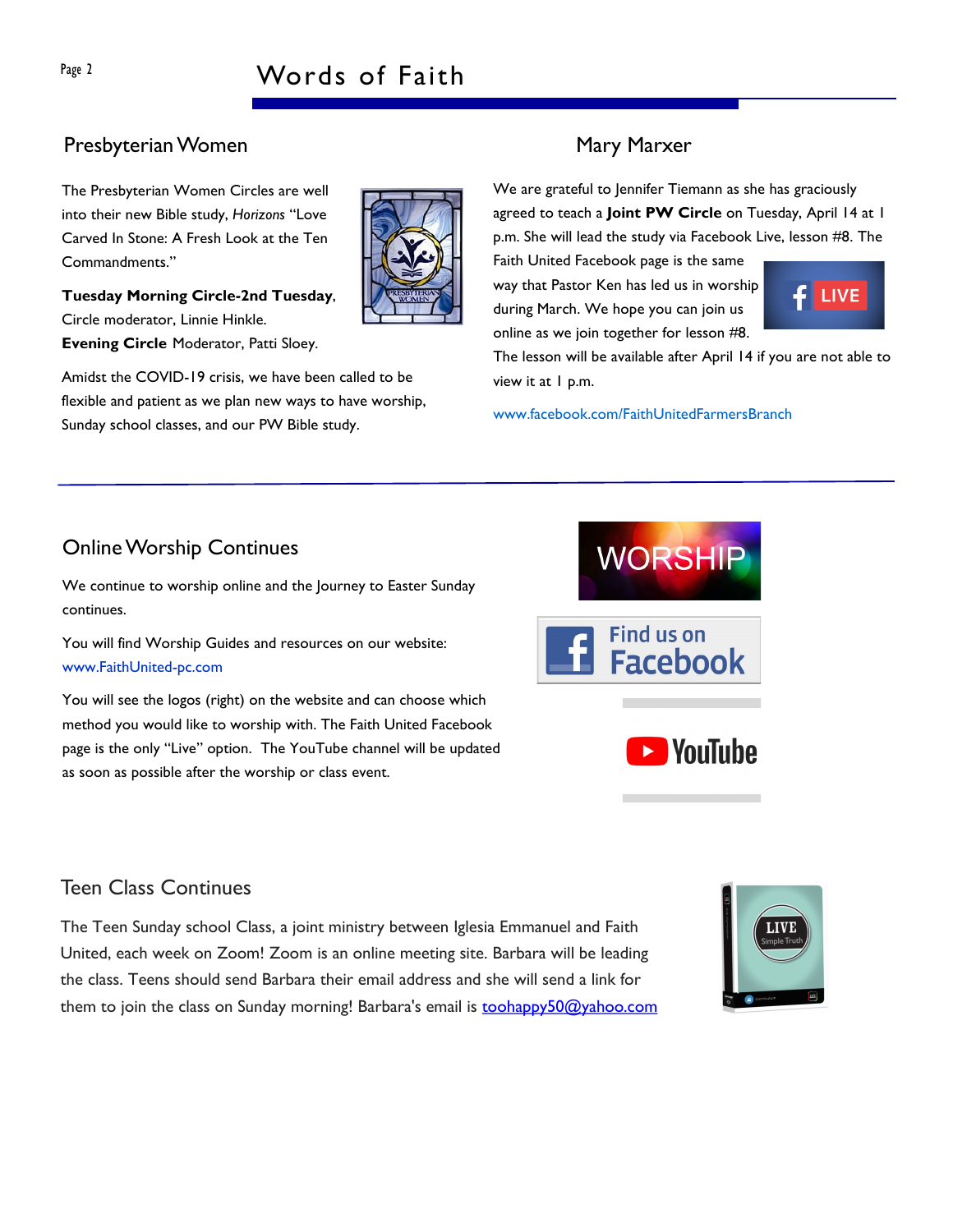## Happy Birthday!

- April 9
- \* Dixie Howell

### April 10

2. 3.

#### \* Doug Sparks

April 19

April 13

# April 11

Brenda Burkham



# Scarlett Silva

 $*$  Richard Davenport

#### Prayers for: © Grethel Creech Come together in

Rehab/At Home: Margaret Jones Anne Mobley Wanda Mosher

PRAYF

- Dale Durcholz
- Kathie Heffler
- Roger Jones
- Hubert Laney
- Sugie Maxfield
- **Betty Runkel**
- Barbara Stein
- © Dennis Van Deventer © Freddie Simmons

# Weekly Bible Study class **Rich Lewis** Rich Lewis

Our adult Sunday School class, Weekly Bible Study, will be taught by video beginning the Sunday after Easter, that is, on April 19. I will record the videos of the classes and links to these videos will be included in the weekly News Brief. We will continue with our lessons on the prophets.

April 19: Nahum - Most of us know almost nothing about Nahum. We have an excuse. I plan to explain these two things and give us a reason to pay more attention to him.

April 26: Habakkuk - Most of us don't know much more about Habakkuk; however, I liked him the first time I read the book. He challenged God. That took some nerve. He makes us consider some of the most important issues about our faith.

As usual, I will try to place these prophets in the context of there times by explaining the history surrounding their prophecies. I hope you can join us for our continued studies. If you have questions you may email me at rzlewis@gmail.com.

Expect updates and links to be on the website: www.FaithUnited-pc.com or the Faith United YouTube channel.

#### Order Form for Lilies

It is time to place your order for Easter Lilies. We will take orders until Wednesday, April 8. Please print your specific dedication/sentiment. You may mail this form with payment attached to the church office by Easter Sunday. Please note "for Lilies" in the memo section if paying by check.

| I (we) wish to order ___________ | lilies at \$10.00 each.<br>Quantity                                  |                   |  |
|----------------------------------|----------------------------------------------------------------------|-------------------|--|
| Please check one:                | Payment (include check #)                                            | Wish to pay later |  |
| Name(s):                         |                                                                      |                   |  |
|                                  | Please print the following dedication(s) for my (our) Easter Lilies. |                   |  |
|                                  |                                                                      |                   |  |

Mail form & checks to Faith United Presbyterian Church 12717 Marsh Lane, Farmers Branch, TX 75234; Church Office phone: 972-243-2866